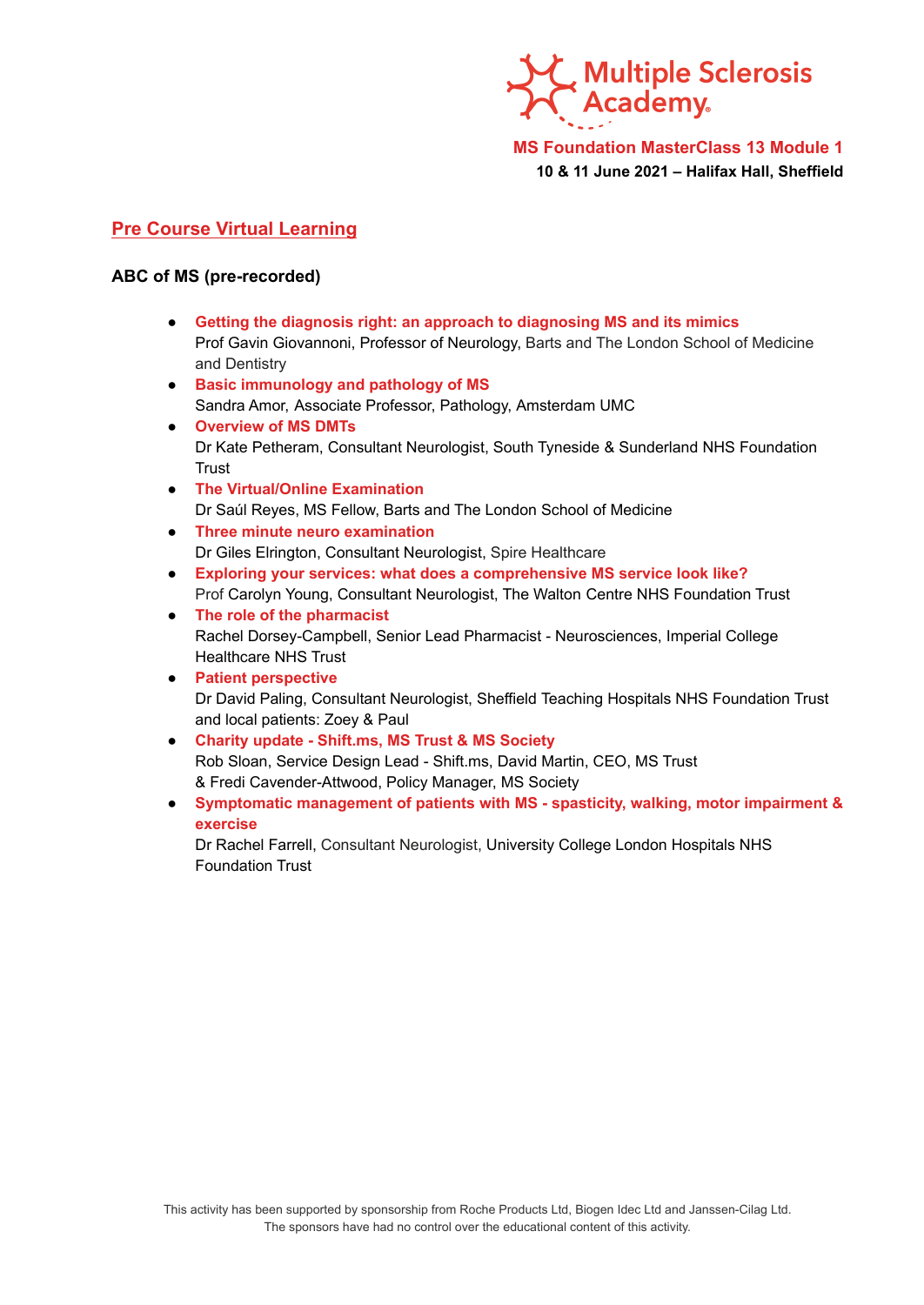

# **Day 1 – Thursday, 10 June 2021**

N.B. Cases are for illustration purposes only and may be adapted by the faculty.

## **09:30 Registration and refreshments**

#### **09:45 Welcome**

Dr David Paling, Consultant Neurologist, Sheffield Teaching Hospitals NHS Foundation Trust

## **10:15 Diagnostics**

Dr Wallace Brownlee, Consultant Neurologist, University College London Hospitals NHS Foundation Trust & Ruth Stross, MS Nurse Specialist, Epsom and St Helier University Hospitals NHS Trust

**You see a 32 year old man in the clinic. 4 weeks ago they had a slowly worsening numbness in the left leg, and 2 weeks ago they started to notice the leg was weak and they were tripping. Their symptoms have improved in the last week. Their MRI scan shows a T2 bright lesion in the cervical spine**

- Differential diagnosis
- Imaging and how this can help with diagnosis
- Understanding MS/NMOSD/MOGAD
- What is the value of a lumbar puncture
- How to support patients in the diagnostic phase of MS, and with a diagnosis of clinically isolated syndrome or MS
- How to allay concerns from internet research

#### **12:15 Lunch**

## **13:00 Epidemiology, statistics and data use** Ruth Stross & David Paling

**You make a diagnosis of multiple sclerosis in your patient. Your patient asks if she will end up in a wheelchair and what she can do to stop that.**

- What do you tell him about the prognosis of MS
- Brain health and healthy lifestyle

**Your next patient is a 27 year old woman who has just had a baby. She was diagnosed with MS 1 year ago. She has questions about her baby, breast feeding, other pregnancies, and whether she would pass it on to her children**

- What do you tell her about pregnancy and breastfeeding
- Genetics of MS and how you communicate this to patients
- Is MS a preventable disease
- How do you discuss MS with your family and children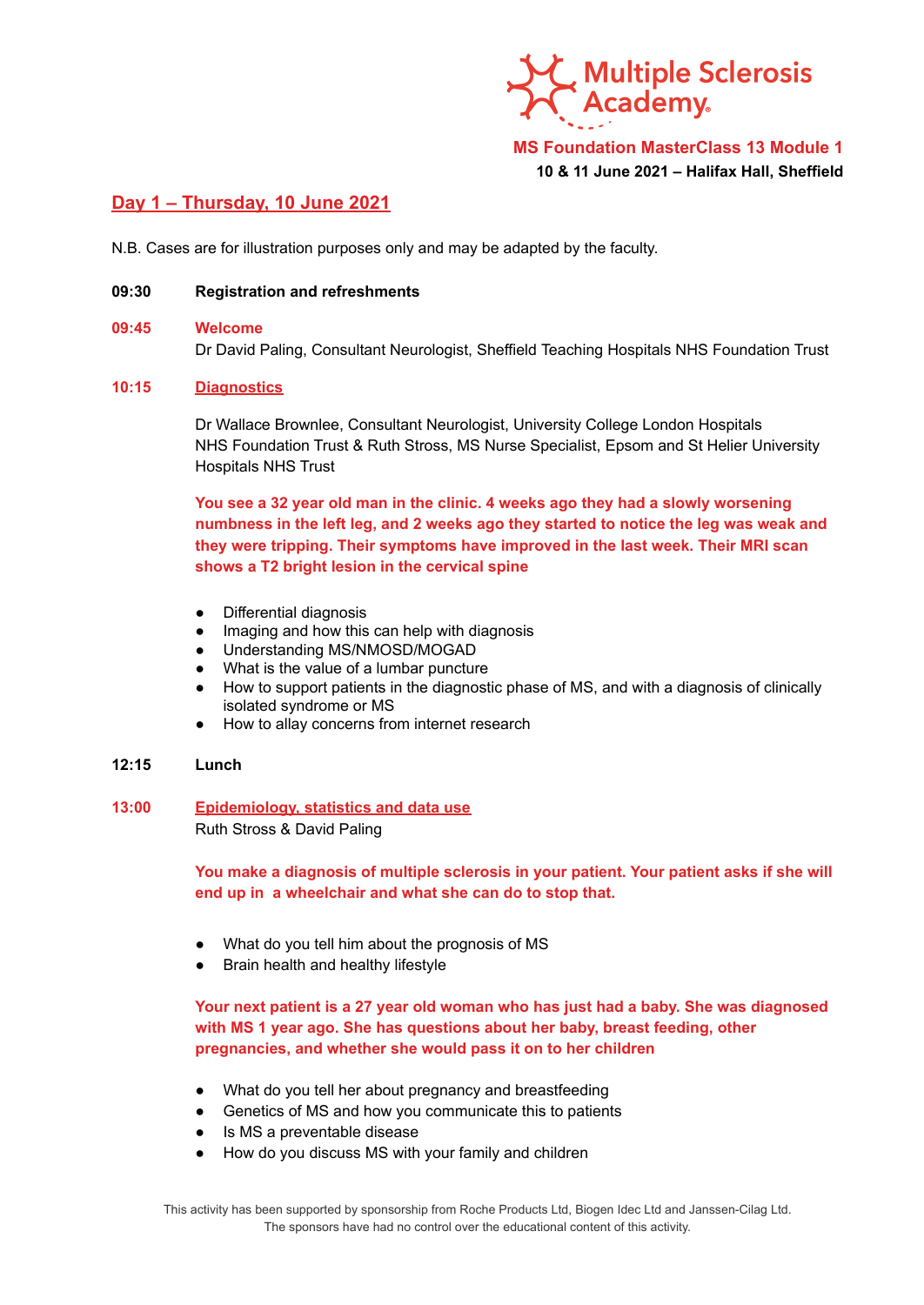

#### **15:00 Refreshment break**

**15:30 Pathophysiology** David Paling

> **A 57 year old lady has been referred to the clinic. She had a diagnosis of MS made when she was 27 when she had optic neuritis followed by sensory change in the arm. A year later. She has been well until the last year when she has noticed that her walking has got worse.**

- How do you tell clinically between relapses and progression.
- What is the pathology of a relapse
- What is the pathology of progression.
- How do you discuss progression with people with MS.
- What are the differences in treatment response with different DMTs in relapsing and progressive MS
- **17:30 Sessions close for day 1**
- **19:00 Pre-dinner drinks**
- **19:30 Informal dinner**

# **Day 2 – Friday, 11 June 2021**

#### **08:30 Registration**

**08:45 Feedback from the delegates – day 1** Dr Kate Petheram, Consultant Neurologist, South Tyneside & Sunderland NHS Foundation **Trust** 

# **09:00 Radiology** Dr Audrey Sinclair, Consultant Neuroradiologist, St George's University Hospitals NHS Foundation Trust

## **Neuro radiology MDT**

# **You have made a diagnosis of MS following a single relapse. Your patient is really unsure about how they would like to be treated. Can the MRI scan help you?**

- Diagnostic criteria for MS and role of MRI
- MRI and other biomarkers to help predict prognosis.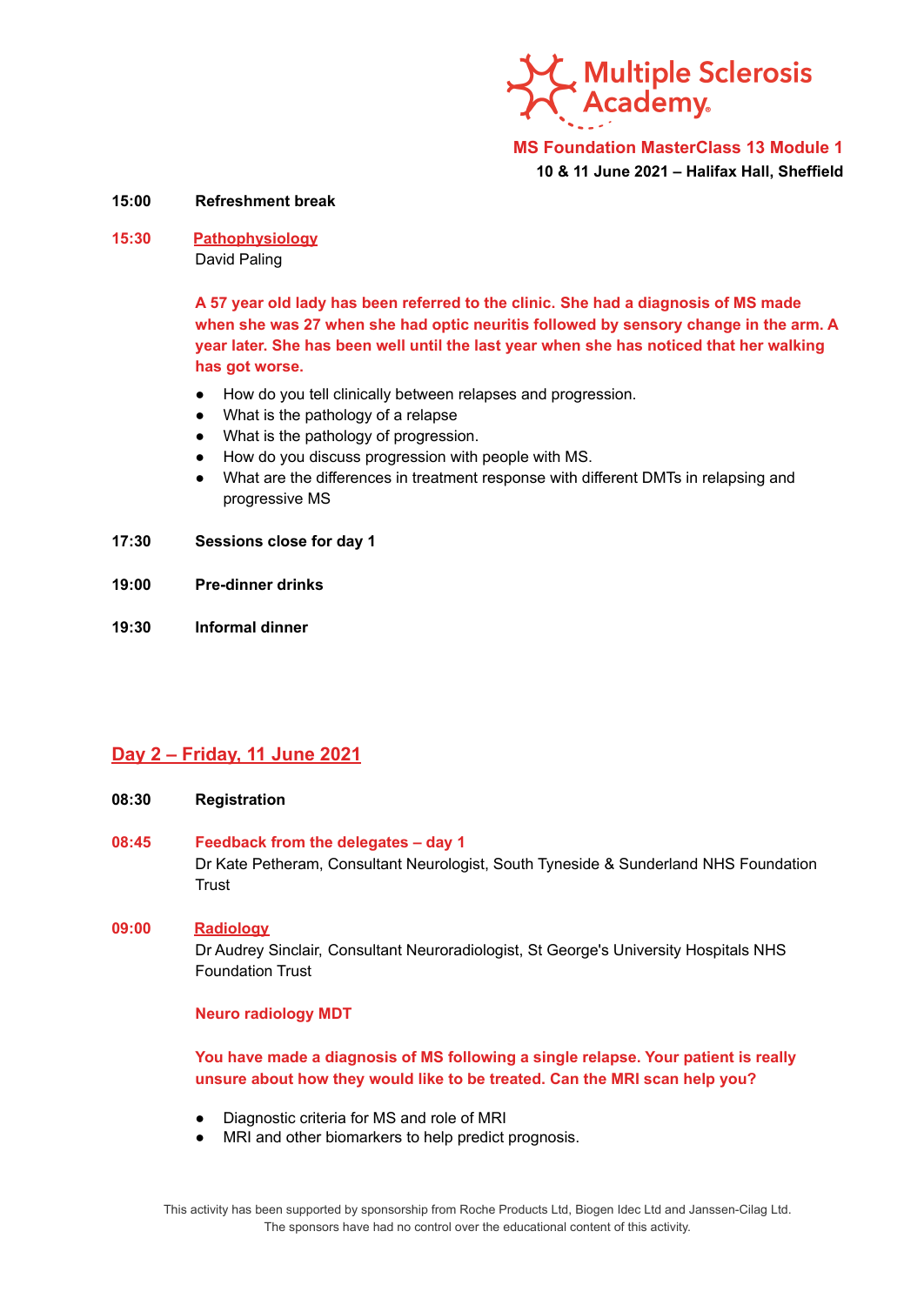

**Your patient has had a diagnosis of MS made 3 years ago. Prior to diagnosis they had two spinal cord relapses in a year. They started on dimethyl fumarate last year, but they have had a further relapse last year.**

- Do MRI changes on treatment affect prognosis
- Difference between MEDA and NEDA
- Difference in location of lesions.

**A 57 year old lady with a new diagnosis of secondary progressive MS. She had a diagnosis of MS made when she was 27 when she had optic neuritis followed by sensory change in the arm. Over the last 2 years she has noticed that her walking has got worse. 2 years ago she was able to walk 500metres without assistance, but now is only able to walk 200m.**

- DIfference in MRI changes in secondary progressive and relapsing MS
- MRI criteria for siponimod

**A 47 year old man has a diagnosis of primary prorgessive MS. His symptoms started 7 years ago and have gradually worsened since. Over the last 2 years he has had to use a stick for distances more than 100 metres, and has noticed worsening hand function.**

- MRI changes in primary progressive MS.
- MRI criteria for Ocrelizumab.

## **11:00 Refreshments**

**11:30 Treatments (disease modifying treatments)** Dr Kate Petheram

> **You have made a diagnosis of MS following a single relapse in a 27 year old lady. Your patient is really unsure about how they would like to be treated. What other factors should be considered?**

- First line MS treatments and the NHS algorithm
- Comorbidities
- Pregnancy and breastfeeding
- Induction vs Escalation.
- Immunosuppression, infection and vaccines.
- Treatment counselling.
- Treatment monitoring

**Your patient has had a diagnosis of MS made 3 years ago. Prior to diagnosis they had two spinal cord relapses in a year. They started on dimethyl fumarate last year, but they have had a further relapse last year.**

- Second line disease modifying therapies
- Treatment monitoring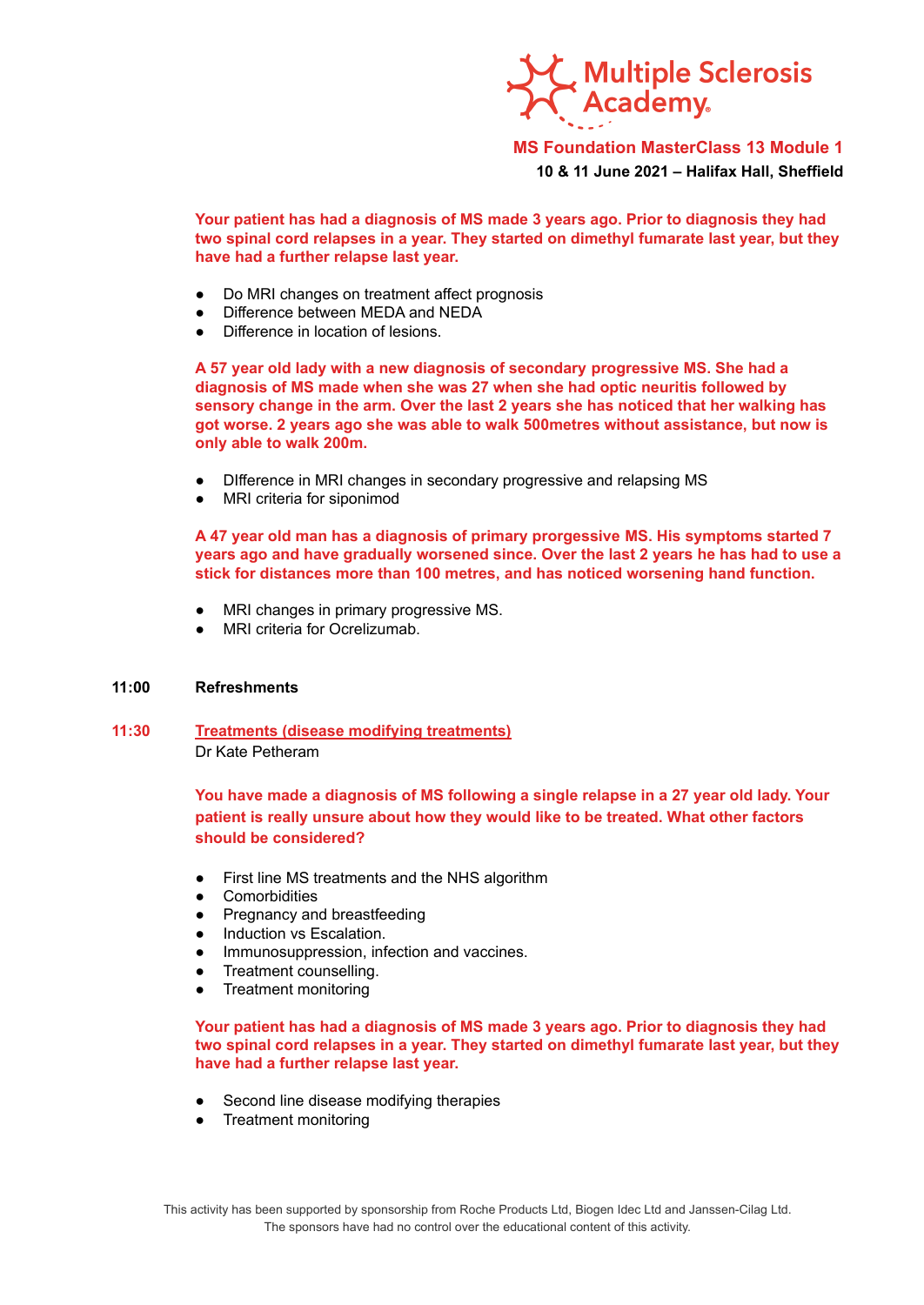

**A 57 year old lady with a new diagnosis of secondary progressive MS. She had a diagnosis of MS made when she was 27 when she had optic neuritis followed by sensory change in the arm. Over the last 2 years she has noticed that her walking has got worse. 2 years ago she was able to walk 500 metres without assistance, but now is only able to walk 200m.**

- Use of siponimod
- Treatment considerations in older people with more comorbidities.
- Treatment counselling for treatments in progressive MS

**A 47 year old man has a diagnosis of primary prorgessive MS. His symptoms started 7 years ago and have gradually worsened since. Over the last 2 years he has had to use a stick for distances more than 100 metres, and has noticed worsening hand function.**

- Use of Ocrelizumab
- Treatment considerations in older people with more comorbidities.
- Treatment counselling for treatments in progressive MS

## **13:30 Lunch**

#### **14:15 Symptom management**

Dr Peter Brex, Consultant Neurologist, King's College Hospital NHS Trust **- virtual**

### **Cases to cover:**

# **A 57 year old man with MS is complaining of increasingly frequent pain, stiffness and spasms of his legs. What would your approach be to help him?**

- Clinical assessment of spasticity.
- Drug treatments, effectiveness, patient counselling and monitoring
- Non pharmacological management

# **A 37 year old lady with MS on Natalizumab is complaining of a burning pain experienced in the left arm and leg. How would you be able to help her?**

- Assessment of neuropathic pain.
- Drug treatments including effectiveness, patient counselling and monitoring.
- Non pharmacological treatments and role of pain management services.

**A 27 year old lady was diagnosed with MS 2 year ago. She had no further relapses and feels that she has made a full physical recovery since starting Cladribine, but is suffering with very intrusive fatigue and is having difficulty with cognitive symptoms at work. How could you help her?**

- Assessment of fatigue
- Assessment of cognitive symptoms
- Non pharmacological treatments
- Pharmacological treatments for fatigue
- Assessment of depression and treatments

This activity has been supported by sponsorship from Roche Products Ltd, Biogen Idec Ltd and Janssen-Cilag Ltd. The sponsors have had no control over the educational content of this activity.